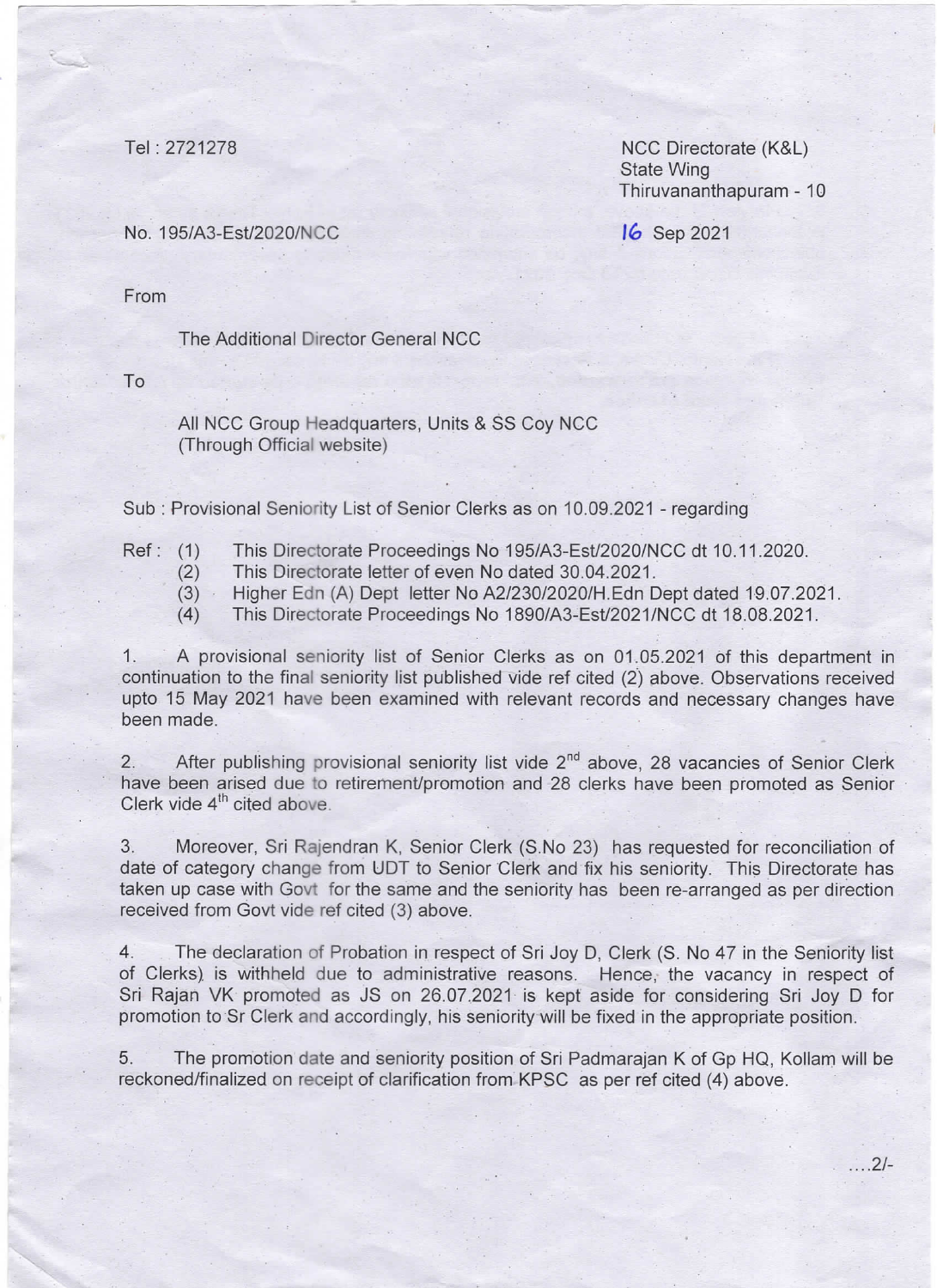6. In view of the above, a fresh provisional seniority list of senior clerks as on 10.09.2021 is forwarded herewith after incorporating retirement/promotion upto 10.09.2021. As such, objections/Observations if any, be submitted with substantiating documentary proof so as to reach this Directorate by 13 0ct 2021.

7. All Head of Offices are required to download the list from the web site and circulate it among the Senior Clerks. Objections/Observations if any be forwarded to this Directorate. If no observations are forwarded, `NIL' report is also required duly signed by Clerk, Junior Supdt and Head of Office.

**DIRECTORA** 【五足1五区

Yours faithfully

 $+m$ 

(Simi Jose) Administrative Officer for Addl Director Geheral NCC NCC Directorate (K&L)

Encls : As stated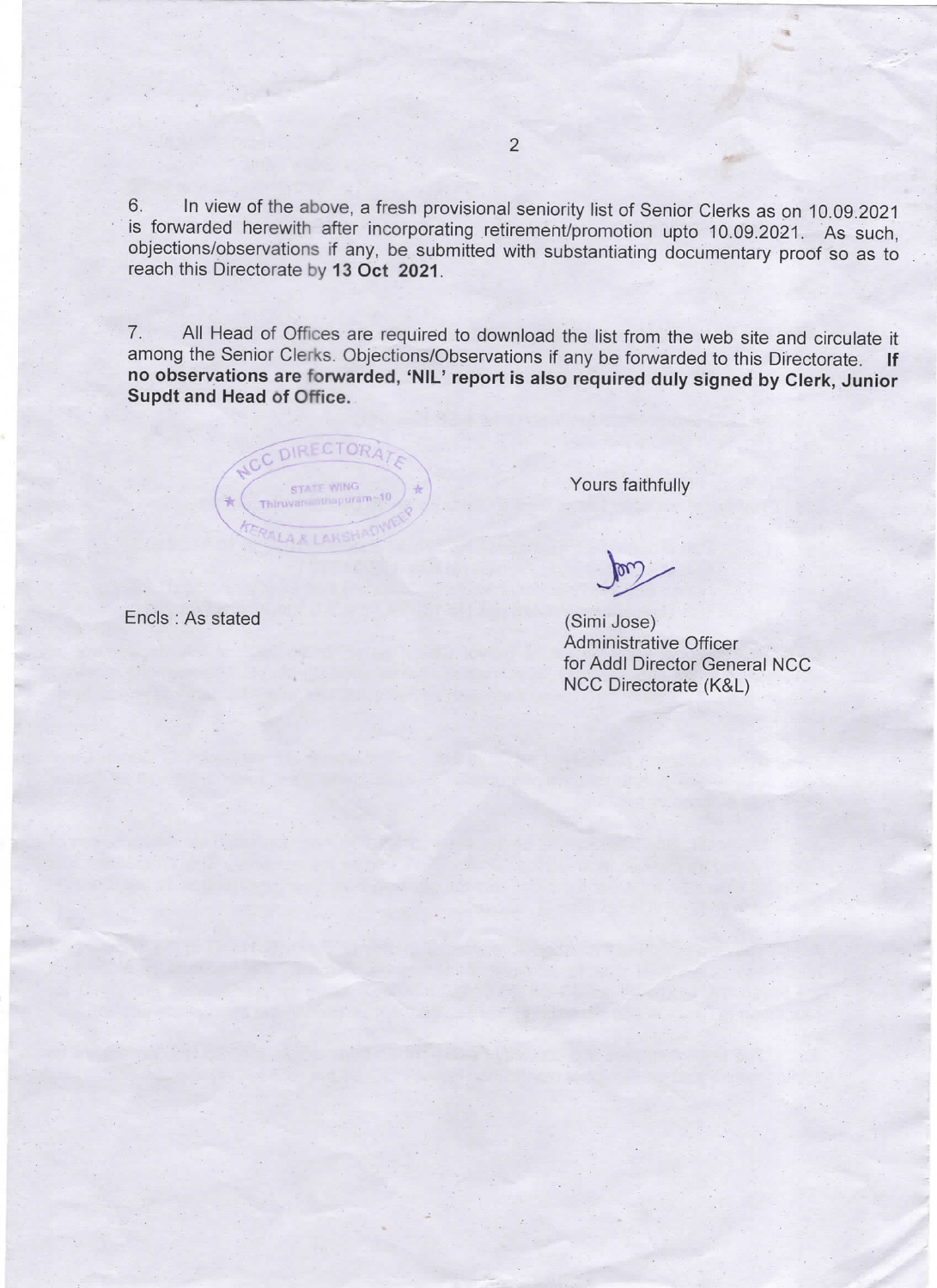|--|

|      | No 195/A3-Est/2020/NCC dated Sep 2021                                                                                                              |               |               |                          |              |                          |            |            |                  |                     |  |
|------|----------------------------------------------------------------------------------------------------------------------------------------------------|---------------|---------------|--------------------------|--------------|--------------------------|------------|------------|------------------|---------------------|--|
|      | FINAL SENIORITY LIST OF SENIOR CLERKS IN NCC DEPT AS ON 10 SEP 2021 IN CONTINUATION TO FINAL SENIORTY LIST No 195/A3-EST/2020/NCC DATED 10.11.2020 |               |               |                          |              |                          |            |            |                  |                     |  |
| S.No | Name                                                                                                                                               | <b>PEN No</b> | Edn           | Deptl                    | Date of      | Date of                  | Date of    | Date of    | Office           | Remarks             |  |
|      |                                                                                                                                                    |               | Qualification | qualification            | <b>Birth</b> | Joining in<br><b>NCC</b> | Promotion  | Retirement |                  |                     |  |
|      | Sanu T Jacob                                                                                                                                       | 500410        | <b>PDC</b>    | MOP AT (H)               | 23.10.1976   | 23.01.2002               | 23.01.2004 | 31.10.2032 | GP HQ, KTM       | On LWA              |  |
|      | 2 Sajan Mathews                                                                                                                                    | 385323        | B Com, MBA    | MOP, AT (L&H)            | 21.07.1985   | 04.01.2007               | 01.11.2012 | 31.07.2041 | 18 (K) Bn        | LWA wef 30 Jan 2014 |  |
|      | 3 Sreekumar S                                                                                                                                      | 419823        | <b>SSLC</b>   | MOP, AT (L&H)            | 15.05.1967   | 04.11.2009               | 01.05.2015 | 31.05.2023 | <b>NCC Dte</b>   |                     |  |
|      | 4 Sanil Kumar S                                                                                                                                    | 416698        | MA, Ph D      | MOP, AT (L&H)            | 20.05.1969   | 02.11.2009               | 12.05.2015 | 31.05.2025 | <b>NCC Dte</b>   |                     |  |
|      | 5 Rajesh A                                                                                                                                         | 419031        | <b>BA</b>     | MOP, AT (L)              | 04.10.1970   | 18.11.2009               | 20.05.2015 | 31.10.2026 | 2 (K) Bn         |                     |  |
|      | 6 Manikantan D                                                                                                                                     | 409887        | <b>SSLC</b>   | MOP, 45 Yrs              | 30.05.1968   | 05.11.2009               | 25.05.2015 | 31.05.2024 | 3 (K) Bn         |                     |  |
|      | 7 Ramadas K                                                                                                                                        | 419846        | <b>MA</b>     | MOP, 45 Yrs              | 21.05.1966   | 23.11.2009               | 01.06.2015 | 31.05.2022 | 30 (K) Bn        |                     |  |
|      | 8 Balachandran Pillai N                                                                                                                            | 425739        | <b>SSLC</b>   | MOP, AT (L&H)            | 20.05.1966   | 23.12.2009               | 01.06.2015 | 31.05.2022 | 3 (K) Girls Bn   |                     |  |
|      | 9 Pradeep S                                                                                                                                        | 423866        | <b>SSLC</b>   | MOP, 45 Yrs              | 27.05.1970   | 14.12.2009               | 01.06.2015 | 31.05.2026 | 3 (K) Naval Unit |                     |  |
|      | 10 Soman MK                                                                                                                                        | 427182        | <b>MA</b>     | MOP, 45 Yrs              | 17.12.1966   | 31.12.2009               | 01.06.2015 | 31.12.2022 | 18 (K) Bn        |                     |  |
|      | 11 Pareeth PM                                                                                                                                      | 425491        | <b>SSLC</b>   | MOP, 45 Yrs              | 27.12.1965   | 21.12.2009               | 05.06.2015 | 31.12.2021 | Gp HQ, EKM       |                     |  |
|      | 12 John Judy                                                                                                                                       | 425992        | <b>SSLC</b>   | MOP, 45 Yrs              | 01.06.1968   | 19.12.2009               | 05.06.2015 | 31.05.2024 | 7 (K) Naval Unit |                     |  |
|      | 13 Sanil N                                                                                                                                         | 427003        | <b>SSLC</b>   | MOP, 45 Yrs              | 31.05.1965   | 21.12.2009               | 05.06.2015 | 31.05.2021 | Gp HQ, EKM       |                     |  |
|      | 14 Sudhakaran VA                                                                                                                                   | 438682        | <b>SSLC</b>   | MOP, 45 Yrs              | 02.04.1967   | 21.12.2009               | 06.06.2015 | 30.04.2023 | 21 (K) Bn        |                     |  |
|      | 15 Vipul MB                                                                                                                                        | 447055        | <b>BA</b>     | MOP, AT (L)              | 10.03.1968   | 21.01.2010               | 06.06.2015 | 31.03.2024 | Gp HQ, EKM       |                     |  |
|      | 16 Anil Kumar MP                                                                                                                                   | 448043        | <b>SSLC</b>   | MOP, 45 Yrs              | 01.06.1969   | 21.01.2010               | 08.06.2015 | 31.05.2025 | 3 (K) Naval Unit |                     |  |
|      | 17 Suresh Kumar S                                                                                                                                  | 442932        | <b>SSLC</b>   | MOP, 45 Yrs              | 25.05.1966   | 10.02.2010               | 11.06.2015 | 31.05.2022 | NCC Dte          |                     |  |
|      | 18 Suresh Kumar GO                                                                                                                                 | 383033        | <b>SSLC</b>   | MOP, AT (H)              | 10.05.1966   | 31.03.2010               | 14.07.2015 | 31.05.2022 | <b>NCC Dte</b>   |                     |  |
|      | 19 James F                                                                                                                                         | 479118        | <b>SSLC</b>   | MOP, 45 Yrs              | 24.05.1966   | 28.04.2010               | 27.07.2015 | 31.05.2022 | 1 (K) Air Sqn    |                     |  |
|      | 20 Manu P Jayan                                                                                                                                    | 417861        | <b>B</b> Com  | MOP AT (H)               | 17.04.1990   | 19.06.2009               | 30.07.2015 | 30.04.2046 | 14(K) BN         |                     |  |
|      | 21 Sivakumar KV                                                                                                                                    | 419328        | <b>PDC</b>    | MOP, 45 Yrs              | 20.05.1970   | 02.06.2010               | 09.09.2015 | 31.05.2026 | Gp HQ, EKM       |                     |  |
|      | 22 Sojan P George                                                                                                                                  | 485365        | MA, LLB       | MOP, AT (L)              | 23.05.1967   | 03.06.2010               | 14.10.2015 | 31.05.2023 | 18 (K) Bn        |                     |  |
|      | 23 Rajendran K                                                                                                                                     | 490689        | <b>PDC</b>    | MOP, KGTE (M),<br>WP (L) | 30.05.1968   | 21.06.2010               | 25.11.2015 | 31.05.2024 | <b>NCC Dte</b>   | Cat Change fm UDT   |  |
|      | 24 Dileep Kumar VS                                                                                                                                 | 520249        | <b>SSLC</b>   | MOP, AT (L&H)            | 02.03.1973   | 07.08.2010               | 01.12.2015 | 31.03.2029 | 8 (K) Bn         |                     |  |
|      | 25 Suresh Babu N                                                                                                                                   | 620253        | <b>SSLC</b>   | MOP, 45 Yrs              | 21.05.1968   | 10.03.2011               | 01.03.2016 | 31.05.2024 | Gp HQ, KLM       |                     |  |
|      | 26 Nidhiraj                                                                                                                                        | 385177        | <b>BA</b>     | MOP, AT (L&H)            | 19.08.1983   | 10.02.2006               | 15.03.2016 | 31.08.2039 | 5 (K) Girls Bn   |                     |  |
|      | 27 VP Geetha                                                                                                                                       | 385529        | <b>SSLC</b>   | MOP, 50 Yrs              | 15.04.1966   | 03.04.2008               | 21.04.2016 | 30.04.2022 | Gp HQ, KKD       |                     |  |
|      | 28 Lourdson IV                                                                                                                                     | 385395        | <b>SSLC</b>   | MOP, 45 Yrs              | 17.01.1967   | 22.02.2011               | 01.05.2016 | 31.01.2023 | 22 (K) Bn        |                     |  |
|      | 29 Iqubal S                                                                                                                                        | 608999        | <b>PDC</b>    | MOP, 45 Yrs              | 15.05.1966   | 18.04.2011               | 01.05.2016 | 31.05.2022 | <b>NCC Dte</b>   |                     |  |
|      | 30 Binesh B Chandran                                                                                                                               | 385197        | <b>SSLC</b>   | MOP, AT (L)              | 16.08.1981   | 05.05.2004               | 09.05.2016 | 31.08.2037 | 5 (K) Girls Bn   |                     |  |
|      | 31 Jaleeludeen A                                                                                                                                   | 428038        | <b>BA</b>     | MOP, 45 Yrs              | 15.05.1968   | 08.04.2011               | 21.05.2016 | 31.05.2024 | 27 (K) Bn        |                     |  |
|      | 32 Fazal AJ                                                                                                                                        | 385011        | <b>SSLC</b>   | MOP, 45 Yrs              | 15.04.1968   | 01.04.2011               | 01.06.2016 | 30.04.2024 | Gp HQ, TVM       |                     |  |
|      | 33 Sudhakaran K                                                                                                                                    | 630779        | <b>MA</b>     | MOP, 45 Yrs              | 23.05.1966   | 01.06.2011               | 01.06.2016 | 31.05.2022 | Gp HQ, EKM       |                     |  |
|      | 34 VK Asokan                                                                                                                                       | 631065        | <b>SSLC</b>   | MOP, 45 Yrs              | 01.02.1966   | 03.06.2011               | 01.06.2016 | 31.01.2022 | 7 (K) Girls Bn   |                     |  |
|      | 35 Dhanapalan V                                                                                                                                    | 656668        | <b>SSLC</b>   | MOP, 45 Yrs              | 23.03.1966   | 29.12.2011               | 01.06.2016 | 31.03.2022 | 8 (K) Bn         |                     |  |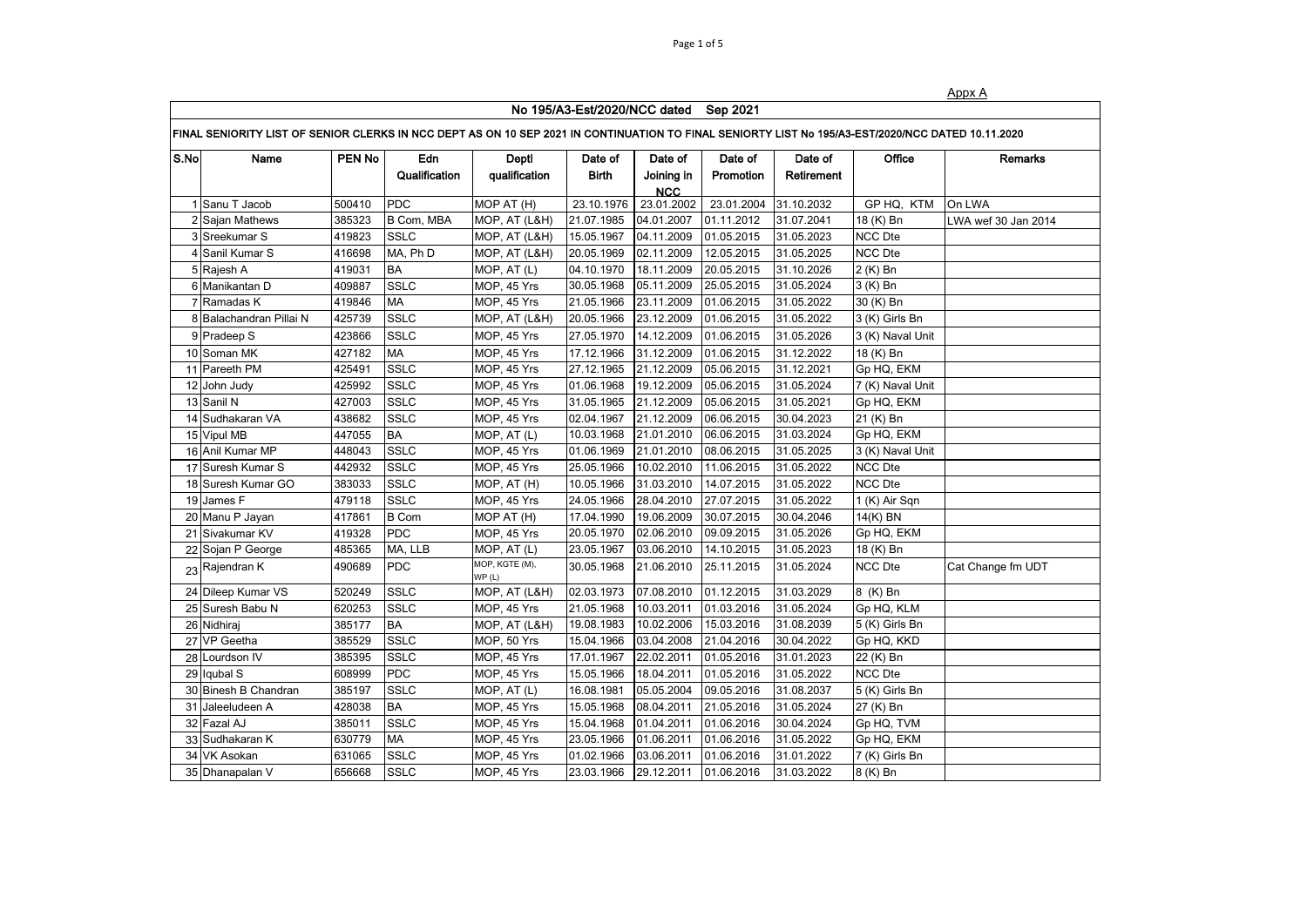| S.No | Name                  | <b>PEN No</b> | Edn               | Deptl         | Date of      | Date of    | Date of    | Date of    | Office           | <b>Remarks</b>        |
|------|-----------------------|---------------|-------------------|---------------|--------------|------------|------------|------------|------------------|-----------------------|
|      |                       |               | Qualification     | qualification | <b>Birth</b> | Joining in | Promotion  | Retirement |                  |                       |
|      |                       |               |                   |               |              | <b>NCC</b> |            |            |                  |                       |
|      | 36 Prasannarajan V    | 660438        | <b>SSLC</b>       | MOP, 45 Yrs   | 20.05.1968   | 19.01.2012 | 01.06.2016 | 31.05.2024 | 7 (K) Naval Unit |                       |
|      | 37 Noushad M          | 648546        | <b>SSLC</b>       | MOP, 45 Yrs   | 22.04.1969   | 08.12.2011 | 22.06.2016 | 30.04.2025 | 10 (K) Bn        |                       |
|      | 38 Suresh D           | 675923        | <b>SSLC</b>       | MOP, 45 Yrs   | 21.05.1966   | 27.02.2012 | 24.06.2016 | 31.05.2022 | <b>NCC Dte</b>   |                       |
|      | 39 Moni Lal S         | 385080        | <b>PDC</b>        | MOP, 45 Yrs   | 27.05.1968   | 01.03.2012 | 24.06.2016 | 31.05.2024 | 9 (K) Bn         |                       |
|      | 40 Anwar M            | 385617        | <b>SSLC</b>       | MOP, 45 Yrs   | 02.04.1967   | 04.05.2012 | 02.07.2016 | 30.04.2023 | 11 (K) Bn        |                       |
|      | 41 Pramod P           | 694864        | <b>SSLC</b>       | MOP, AT (L)   | 28.04.1973   | 06.07.2012 | 08.07.2016 | 30.04.2029 | 1(K)Girls (I)Coy |                       |
|      | 42 Rajesh G           | 696416        | <b>SSLC</b>       | MOP, 45 Yrs   | 25.05.1967   | 02.07.2012 | 13.07.2016 | 31.05.2023 | 9 (K) Bn         |                       |
|      | 43 Madhu Soodanan PG  | 694045        | <b>PDC</b>        | MOP, 45 Yrs   | 01.06.1968   | 02.07.2012 | 25.08.2016 | 31.05.2024 | 14 (K) Bn        |                       |
|      | 44 KP Sreejith        | 345457        | Plus <sub>2</sub> | MOP, AT (L)   | 06.11.1986   | 27.11.2006 | 18.12.2016 | 30.11.2042 | 9 (K) Naval Unit |                       |
|      | 45 Sudheer KR         | 692536        | <b>BA</b>         | MOP, 45 Yrs   | 22.05.1966   | 16.06.2012 | 02.02.2017 | 31.05.2022 | Gp HQ, EKM       |                       |
|      | 46 Gayathri S         | 634236        | <b>B.Tech</b>     | MOP, AT (L)   | 11.06.1990   | 18.07.2011 | 24.04.2017 | 30.06.2046 | 3 (K) Girls Bn   |                       |
|      | 47 George PS          | 704831        | <b>SSLC</b>       | MOP, 45 Yrs   | 23.02.1968   | 22.10.2012 | 02.05.2017 | 29.02.2024 | 3 (K) Air Sqn    |                       |
|      | 48 K Chandramathi     | 385570        | <b>PDC</b>        | 50 Yrs, MOP   | 30.05.1967   | 30.11.2007 | 01.06.2017 | 31.05.2023 | 9 (K) Naval Unit |                       |
|      | 49 Rama NJ            | 385220        | <b>SSLC</b>       | 50 Yrs, MOP   | 26.05.1967   | 17.11.2008 | 01.06.2017 | 31.05.2023 | 14 (K) Bn        |                       |
|      | 50 Vivek V            | 479116        | <b>SSLC</b>       | MOP, AT (L&H) | 19.03.1991   | 29.04.2010 | 01.06.2017 | 31.03.2047 | Gp HQ, KKD       |                       |
|      | 51 Sudheer Raj S      | 389537        | <b>SSLC</b>       | MOP, 45 Yrs   | 07.04.1970   | 22.10.2012 | 01.06.2017 | 30.04.2026 | 8 (K) Bn         |                       |
|      | 52 CP Abdul Gafar     | 703128        | PDC, Dip ORT      | MOP, 45 Yrs   | 25.04.1966   | 23.12.2003 | 01.06.2017 | 30.04.2022 | 9 (K) Girls Bn   |                       |
|      | 53 Sulfikar Ali Bhuto | 238934        | <b>SSLC</b>       | MOP, 45 Yrs   | 18.03.1970   | 23.01.2013 | 01.06.2017 | 31.03.2026 | 1 (K) R&V        |                       |
| 54   | Jerry Fernandez       | 332981        | <b>SSLC</b>       | MOP, AT(L)    | 10.10.1973   | 18.02.2013 | 01.06.2017 | 31.10.2029 | 1 (K) Arty Bty   |                       |
|      | 55 Sreedharan K       | 639293        | <b>SSLC</b>       | MOP, AT (L)   | 27.05.1968   | 28.02.2013 | 22.06.2017 | 31.05.2024 | 29 (K) Bn        |                       |
|      | 56 Abdul Rafeeg K     | 378148        | <b>SSLC</b>       | MOP, 45 Yrs   | 22.05.1966   | 26.02.2013 | 22.06.2017 | 31.05.2022 | 30 (K) Bn        |                       |
|      | 57 Pradeep TK         | 419073        | <b>SSLC</b>       | MOP, 45 Yrs   | 06.04.1966   | 01.03.2013 | 30.06.2017 | 30.04.2022 | 9 (K) Girls Bn   |                       |
|      | 58 Kunhikrishnan MV   | 314068        | <b>SSLC</b>       | MOP, 45 Yrs   | 20.05.1967   | 18.02.2013 | 01.07.2017 | 31.05.2023 | 32 (K) Bn        |                       |
|      | 59 Aboobaker KT       | 336688        | <b>SSLC</b>       | MOP, 45 Yrs   | 25.05.1968   | 26.02.2013 | 01.07.2017 | 31.05.2024 | Gp HQ, KKD       |                       |
|      | 60 Prasannakumar B    | 367206        | <b>SSLC</b>       | MOP, 45 Yrs   | 25.05.1967   | 04.03.2013 | 06.07.2017 | 31.05.2023 | 7 (K) Bn         |                       |
|      | 61 Anukumar K         | 691044        | <b>SSLC</b>       | $(L)$ & $(H)$ | 17.05.1983   | 24.08.2013 | 01.08.2017 | 31.05.2039 | 28 (K) Bn        |                       |
|      | 62 Robert S           | 712094        | <b>SSLC</b>       | MOP, 45 Yrs   | 27.05.1967   | 09.09.2013 | 29.08.2017 | 31.05.2023 | Gp HQ, TVM       | Opted KSR-III Pension |
|      | 63 Sureshkumar P      | 715522        | <b>SSLC</b>       | MOP, 45 Yrs   | 31.05.1967   | 15.11.2013 | 09.10.2017 | 31.05.2023 | 29 (K) Bn        | Opted KSR-III Pension |
|      | 64 Sugunan KB         | 453755        | <b>SSLC</b>       | MOP, 45 Yrs   | 14.05.1966   | 16.01.2014 | 04.01.2018 | 31.05.2022 | Gp HQ, EKM       | Opted KSR-III Pension |
|      | 65 Suresh Kumar PS    | 720894        | <b>SSLC</b>       | MOP, 45 Yrs   | 30.03.1967   | 03.02.2014 | 06.01.2018 | 31.03.2027 | 1 (K) Girls Bn   |                       |
|      | 66 Moncy Alex O John  | 385083        | BA, PGDPM         | MOP, 45 Yrs   | 31.05.1969   | 04.02.2014 | 14.02.2018 | 31.05.2025 | 9 (K) Bn         | Opted KSR-III Pension |
|      | 67 Narayanan KP       | 380757        | <b>SSLC</b>       | MOP, AT (L&H) | 31.05.1975   | 01.03.2014 | 01.04.2018 | 31.05.2031 | 1 (K) Arty Bty   | Opted KSR-III Pension |
|      | 68 Vinod KS           | 721618        | <b>PDC</b>        | MOP, 45 Yrs   | 31.05.1969   | 20.02.2014 | 09.04.2018 | 31.05.2029 | 11 (K) Bn        |                       |
|      | 69 Thulaseedharan M   | 704598        | <b>SSLC</b>       | MOP, 45 Yrs   | 30.05.1971   | 29.10.2012 | 10.04.2018 | 31.05.2027 | GP HQ, KLM       |                       |
|      | 70 Johny P            | 385414        | <b>SSLC</b>       | MOP, 45 Yrs   | 30.05.1969   | 19.03.2014 | 12.04.2018 | 31.05.2025 | 4 (K) Bn         | Opted KSR-III Pension |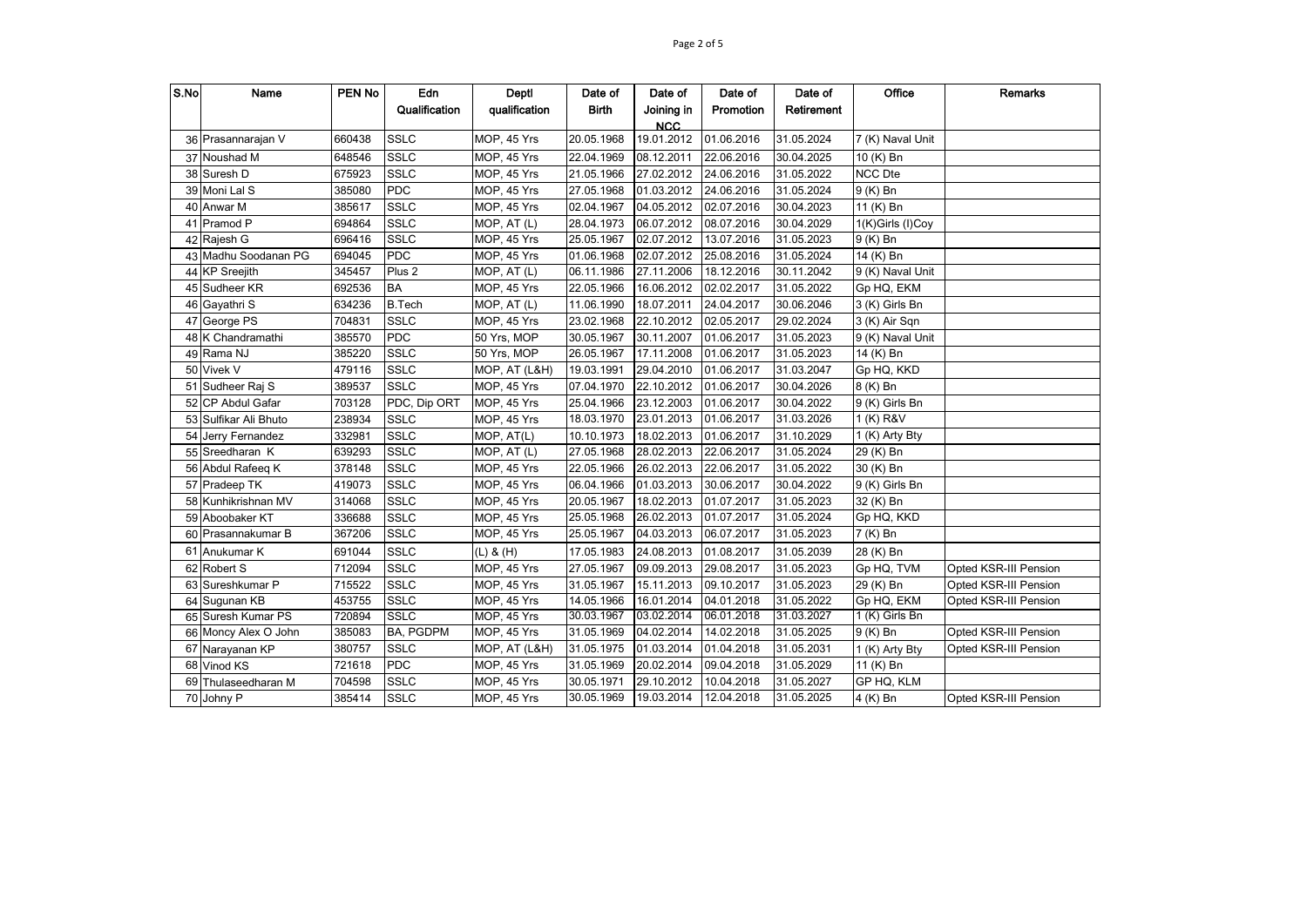| S.No | Name                 | <b>PEN No</b> | Edn               | Deptl                     | Date of      | Date of    | Date of    | Date of    | Office           | <b>Remarks</b>        |
|------|----------------------|---------------|-------------------|---------------------------|--------------|------------|------------|------------|------------------|-----------------------|
|      |                      |               | Qualification     | qualification             | <b>Birth</b> | Joining in | Promotion  | Retirement |                  |                       |
|      |                      |               |                   |                           |              | <b>NCC</b> |            |            |                  |                       |
|      | 71 Manoj Kumar K     | 626724        | <b>SSLC</b>       | MOP, 45 Yrs               | 22.05.1969   | 23.03.2011 | 02.05.2018 | 31.05.2025 | Gp HQ, KLM       |                       |
|      | 72 Rajendran Nair S  | 723635        | <b>SSLC</b>       | 50 Yrs                    | 11.12.1962   | 24.03.2014 | 14.05.2018 | 31.12.2022 | 3 (K) Bn         |                       |
|      | 73 Shaji R S         | 435013        | <b>SSLC</b>       | MOP, 45 Yrs               | 25.05.1968   | 07.03.2014 | 14.05.2018 | 31.05.2024 | Gp HQ, TVM       | Opted KSR-III Pension |
|      | 74 Bijumon Johnson E | 670766        | SSLC              | 50 Yrs                    | 29.05.1968   | 06.02.2012 | 01.06.2018 | 31.05.2024 | 5 (K) NU         |                       |
|      | 75 Benny P Francis   | 721904        | <b>SSLC</b>       | MOP, 45 Yrs               | 29.05.1973   | 24.02.2014 | 01.06.2018 | 31.05.2029 | Gp HQ, KTM       |                       |
|      | 76 Anilkumar V       | 723677        | <b>SSLC</b>       | MOP, 45 Yrs               | 16.03.1965   | 05.03.2014 | 01.06.2018 | 31.03.2025 | Gp HQ, TVM       |                       |
|      | 77 Sanalkumar B      | 396077        | <b>SSLC</b>       | MOP, 45 Yrs               | 16.04.1970   | 05.03.2014 | 01.06.2018 | 30.04.2030 | SS Coy NCC       |                       |
|      | 78 Varghese MV       | 724360        | <b>SSLC</b>       | 50 Yrs                    | 17.03.1962   | 22.03.2014 | 02.06.2018 | 31.03.2022 | Gp HQ, EKM       |                       |
|      | 79 Mohanakrishnan P  | 385387        | <b>SSLC</b>       | MOP, 45 Yrs               | 14.05.1969   | 25.04.2014 | 04.06.2018 | 31.05.2025 | 7 (K) Bn         |                       |
|      | 80 Valsalan Nair R   | 716146        | <b>SSLC</b>       | 50 Yrs                    | 01.04.1963   | 06.11.2013 | 06.06.2018 | 31.03.2023 | Gp HQ, TVM       |                       |
|      | 81 Sahad MP          | 739029        | <b>SSLC</b>       | MOP, AT(L&H)              | 20.05.1975   | 19.11.2014 | 11.06.2018 | 31.05.2035 | 31 (K) Bn        |                       |
| 82   | Sudheer Kaliyedath   | 728054        | <b>SSLC</b>       | $\overline{M}$ OP, 45 Yrs | 12.12.1966   | 02.06.2014 | 13.06.2018 | 31.12.2026 | 9 (K) Girls Bn   |                       |
|      | 83 Vilcent J         | 738492        | <b>SSLC</b>       | MOP, 45 Yrs               | 25.05.1971   | 04.11.2014 | 18.06.2018 | 31.05.2031 | $4(K)$ BN        |                       |
|      | 84 Manoj PK          | 739209        | <b>SSLC</b>       | 50 Yrs                    | 05.04.1964   | 21.11.2014 | 20.06.2018 | 30.04.2024 | 7 (K) Naval Unit |                       |
|      | 85 Muralidharan EK   | 740719        | <b>SSLC</b>       | MOP, 45 Yrs               | 29.05.1967   | 12.12.2014 | 01.07.2018 | 31.05.2027 | Gp HQ, KKD       |                       |
|      | 86 Pannir Selvan K   | 649595        | <b>SSLC</b>       | MOP, 45 Yrs               | 29.05.1968   | 22.07.2013 | 04.07.2018 | 31.05.2028 | <b>NCC Dte</b>   |                       |
|      | 87 Rajesh CH         | 631917        | <b>SSLC</b>       | MOP, 45 Yrs               | 29.04.1971   | 26.03.2015 | 11.07.2018 | 30.04.2031 | Gp HQ, KKD       |                       |
|      | 88 Sajeev B          | 747029        | <b>SSLC</b>       | MOP, 50 Yrs               | 31.05.1966   | 13.04.2015 | 24.07.2018 | 31.05.2026 | Gp HQ, KLM       |                       |
|      | 89 Udayanathan K     | 754071        | <b>SSLC</b>       | 50 Yrs                    | 31.05.1964   | 11.08.2015 | 01.08.2018 | 31.05.2024 | Gp HQ, KKD       |                       |
|      | 90 Haridas VK        | 628807        | <b>SSLC</b>       | MOP, 45 Yrs               | 11.03.1968   | 01.10.2015 | 01.08.2018 | 31.03.2024 | 15 (K) Bn        | Opted KSR-III Pension |
|      | 91 Suresh Kumar N    | 385104        | <b>SSLC</b>       | 50 Yrs                    | 31.05.1966   | 01.09.2015 | 01.08.2018 | 31.05.2022 | 4 (K) Bn         | 10% Cat Change fm LGS |
|      | 92 Berly Jose        | 113182        | <b>SSLC</b>       | MOP, 45 Yrs               | 26.04.1973   | 09.11.2015 | 03.09.2018 | 30.04.2033 | 9 (K) Naval Unit |                       |
|      | 93 Shabeer S         | 705676        | <b>SSLC</b>       | $\overline{M}$ OP, 45 Yrs | 20.05.1968   | 08.01.2016 | 22.10.2018 | 31.05.2024 | 30(K) BN         | Opted KSR-III Pension |
|      | 94 David Nelson      | 385563        | <b>SSLC</b>       | 50 Yrs                    | 11.11.1968   | 30.08.2006 | 01.12.2018 | 30.11.2024 | 27(K) BN         |                       |
|      | 95 Wilson T          | 739049        | <b>SSLC</b>       | MOP, AT (L)               | 25.05.1976   | 19.11.2014 | 01.12.2018 | 31.05.2036 | 9 (K) Naval Unit |                       |
|      | 96 Hussain KK        | 738020        | <b>SSLC</b>       | MOP, AT (L)               | 16.10.1977   | 27.10.2014 | 01.01.2019 | 31.05.2037 | 18 (K) Bn        |                       |
| 97   | Santhosh Kumar R     | 760400        | <b>SSLC</b>       | MOP, 45 Yrs               | 27.05.1971   | 26.11.2015 | 01.02.2019 | 31.05.2027 | 9 (K) Bn         | Opted KSR-III Pension |
|      | 98 Ashraf TK         | 760845        | <b>SSLC</b>       | MOP, 45 Yrs               | 10.05.1971   | 08.12.2015 | 01.04.2019 | 31.05.2031 | 9 (K) Girls Bn   |                       |
|      | 99 Shaji.S           | 765925        | <b>BA</b>         | MOP, 45Yrs                | 22.05.1968   | 15.02.2016 | 01.05.2019 | 31.05.2028 | 7 (K) Girls Bn   |                       |
|      | 100 Rajendrakumar.G  | 389881        | <b>SSLC</b>       | MOP, 45 Yrs               | 30.05.1968   | 17.03.2016 | 01.05.2019 | 31.05.2028 | 14 (K) Bn        |                       |
|      | 101 Binumon KT       | 772581        | <b>SSLC</b>       | MOP, 45 Yrs               | 20.05.1973   | 13.05.2016 | 06.05.2019 | 31.05.2033 | 30 (K) Bn        |                       |
| 102  | Sanal Kumar D        | 772835        | <b>SSLC</b>       | MOP,                      | 30.05.1981   | 30.04.2016 | 01.06.2019 | 31.05.2041 | $1(K)$ BN        |                       |
|      |                      |               |                   | AT(L & H)                 |              |            |            |            |                  |                       |
|      | 103 Prasanth J       | 798382        | <b>SSLC</b>       | MOP, 45 Yrs               | 06.03.1971   | 20.03.2017 | 01.06.2019 | 31.03.2031 | 3 (K) Bn         |                       |
|      | 104 Jayaprakash E    | 799252        | <b>SSLC</b>       | MOP, 45 Yrs               | 20.05.1970   | 31.03.2017 | 01.06.2019 | 31.05.2030 | <b>NCC Dte</b>   |                       |
|      | 105 Prasanth SK      | 826247        | Plus <sub>2</sub> | MOP, AT(L)                | 12.02.1995   | 25.01.2018 | 25.01.2020 | 28.02.2055 | 2 (K) Bn         |                       |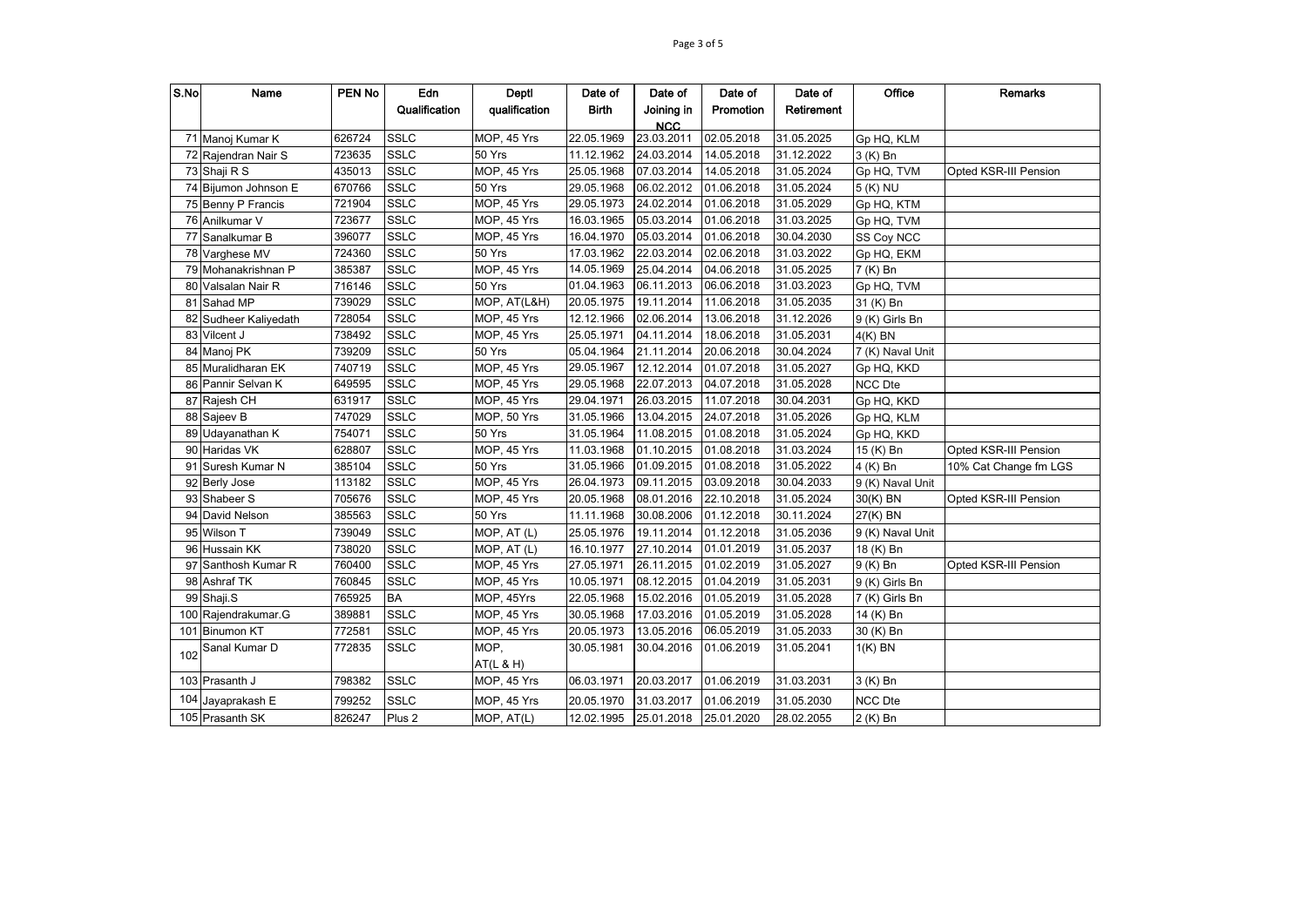| S.No | Name                     | <b>PEN No</b> | Edn               | Deptl                      | Date of               | Date of    | Date of    | Date of    | Office         | <b>Remarks</b>        |
|------|--------------------------|---------------|-------------------|----------------------------|-----------------------|------------|------------|------------|----------------|-----------------------|
|      |                          |               | Qualification     | qualification              | <b>Birth</b>          | Joining in | Promotion  | Retirement |                |                       |
|      |                          |               |                   |                            |                       | <b>NCC</b> |            |            |                |                       |
|      | 106 Athira Jayakumar     | 825198        | Plus <sub>2</sub> | $\overline{M}$ OP, AT(L&H) | 25.09.1995            | 27.01.2018 | 27.01.2020 | 30.09.2055 | 14 (K) Bn      |                       |
|      | 107 Suresh Kumar R       | 489537        | <b>SSLC</b>       | MOP, 50 Yrs                | 11.05.1969            | 20.04.2018 | 20.04.2020 | 31.05.2029 | 8 (K) Bn       |                       |
|      | 108 Jolly Felix KJ       | 753742        | <b>SSLC</b>       | 50 Yrs                     | 05.03.1966            | 23.04.2018 | 23.04.2020 | 31.03.2026 | 11 (K) Bn      |                       |
|      | 109 Sreekumar TV         | 832508        | <b>SSLC</b>       | 50 Yrs                     | 27.01.1968            | 25.04.2018 | 25.04.2020 | 31.01.2028 | 14 (K) Bn      |                       |
|      | 110 Biju S               | 836251        | <b>SSLC</b>       | MOP, AT(L&H)               | 09.03.1979            | 30.05.2018 | 30.05.2020 | 31.03.2039 | NCC Dte        |                       |
| 111  | Ashok Kumar TR           | 733146        | <b>SSLC</b>       | 50 Yrs                     | 08.02.1966            | 02.05.2018 | 02.05.2020 | 28.02.2026 | 5 (K) Girls Bn |                       |
| 112  | Anvar Hussain IS         | 811014        | <b>SSLC</b>       | MOP, AT (L)                | 07.11.1981            | 27.04.2018 | 27.04.2020 | 30.11.2041 | 17 (K) Bn      |                       |
|      | 113 Vincent Joseph       | 813816        | <b>SSLC</b>       | MOP, AT (L)                | 24.02.1978            | 03.05.2018 | 03.05.2020 | 28.02.2038 | 17 (K) Bn      |                       |
|      | 114 Shajimon B           | 832959        | <b>SSLC</b>       | 50 Yrs                     | 15.04.1969            | 04.05.2018 | 04.05.2020 | 30.04.2029 | <b>Gp KTYM</b> |                       |
|      | 115 George Joseph        | 740238        | <b>SSLC</b>       | 50 Yrs                     | 20.04.1967            | 02.05.2018 | 02.05.2020 | 30.04.2027 | 5 (K) Girls Bn |                       |
|      | 116 Prasad NA            | 832583        | <b>SSLC</b>       | 50 Yrs                     | 02.01.1969            | 26.04.2018 | 26.04.2020 | 31.01.2029 | Gp KTYM        |                       |
| 117  | Ramesh Kumar RN          | 832237        | <b>SSLC</b>       | MOP, 45 Yrs                | 25.05.1968            | 23.04.2018 | 23.04.2020 | 31.05.2028 | 5 (K) Naval    |                       |
|      | 118 Sunil Kumar J        | 832305        | <b>SSLC</b>       | MOP, 45 Yrs                | 01.06.1970            | 20.04.2018 | 20.04.2020 | 31.05.2030 | 5 (K) Naval    |                       |
|      | 119 Randhir Andrews      | 832738        | <b>SSLC</b>       | MOP, 45 Yrs                | 15.07.1975            | 30.04.2018 | 30.04.2020 | 31.07.2035 | 5 (K) Naval    |                       |
|      | 120 Satheesh Chandran KV | 832587        | <b>SSLC</b>       | 50 Yrs                     | 10.03.1968            | 27.04.2018 | 27.04.2020 | 31.03.2028 | Gp KTYM        |                       |
|      | 121 Reghunathan K        | 385471        | <b>SSLC</b>       | 50 Yrs                     | 08.05.1969            | 17.05.2005 | 11.04.2020 | 31.05.2025 | 30 (K) Bn      | 10% Cat Change fm LGS |
|      | 122 Biju S               | 760524        | <b>SSLC</b>       | MOP, AT(L&H)               | 28.05.1978            | 18.05.2018 | 18.05.2020 | 31.05.2038 | <b>NCC Dte</b> |                       |
|      | 123 Haridasan E          | 834257        | <b>SSLC</b>       | 50 Yrs                     | 28.01.1968            | 25.05.2018 | 25.05.2020 | 31.01.2028 | 28 (K) Bn      |                       |
|      | 124 Shibiraj KP          | 755906        | <b>SSLC</b>       | MOP, 45 Yrs                | 05.05.1975            | 31.05.2018 | 04.06.2020 | 31.05.2035 | 28 (K) Bn      |                       |
|      | 125 Sabu Varghese        | 834052        | <b>PDC</b>        | MOP, 45 Yrs                | 24.11.1970            | 19.05.2018 | 19.05.2020 | 30.11.2030 | <b>NCC Dte</b> |                       |
|      | 126 Sulil Binu M         | 833779        | CBSE X            | MOP, 45 Yrs                | 24.04.1973            | 17.05.2018 | 17.05.2020 | 30.04.2033 | 33 (K) Bn      |                       |
| 127  | Sojan P John             | 818282        | <b>SSLC</b>       | 50 Yrs                     | 23.11.1967            | 22.05.2018 | 22.05.2020 | 30.11.2027 | 33 (K) Bn      |                       |
|      | 128 Bose KK              | 833786        | <b>SSLC</b>       | 50 Yrs                     | 17.05.1969            | 17.05.2018 | 17.05.2020 | 31.05.2025 | 33 (K) Bn      |                       |
|      | 129 Pradeep Kumar S      | 385017        | <b>SSLC</b>       | <b>MOP, 50 Yrs</b>         | 15.05.1970            | 30.08.2005 | 01.06.2020 | 31.05.2026 | 2 (K) Bn       |                       |
|      | 130 Saji AM              | 759046        | <b>SSLC</b>       | MOP, AT (L)                | 07.10.1976            | 12.06.2018 | 12.06.2020 | 31.10.2036 | 31 (K) Bn      |                       |
| 131  | Jayakumar VA             | 836138        | <b>SSLC</b>       | MOP, 45 Yrs                | 26.09.1974            | 21.06.2018 | 21.06.2020 | 30.09.2039 | 21 (K) Bn      |                       |
|      | 132 Suresh KV            | 835678        | <b>SSLC</b>       | MOP, 45 Yrs                | 31.05.1967            | 18.06.2018 | 18.06.2020 | 31.05.2027 | 3 (K) Air Sqn  |                       |
|      | 133 Nelson OP            | 751842        | <b>SSLC</b>       | MOP, AT (L)                | 18.04.1977            | 23.06.2018 | 23.06.2020 | 30.04.2037 | 24 (K) Bn      |                       |
|      | 134 Jeejo PK             | 836554        | <b>SSLC</b>       | MOP, 45 Yrs                | 23.05.1971            | 22.06.2018 | 22.06.2020 | 31.05.2031 | 23 (K) Bn      |                       |
|      | 135 Madhu VV             | 838645        | <b>SSLC</b>       | MOP, 45 Yrs                | 05.01.1975            | 23.06.2018 | 23.06.2020 | 31.01.2035 | 23 (K) Bn      |                       |
|      | 136 Joshi ML             | 759449        | <b>SSLC</b>       | MOP, AT (L)                | 06.03.1977            | 27.06.2018 | 27.06.2020 | 31.03.2037 | 23 (K) Bn      |                       |
|      | 137 Nisamuddeen TA       | 837568        | <b>SSLC</b>       | 50 Yrs                     | 15.11.1969            | 05.07.2018 | 05.07.2020 | 30.11.2029 | 7 (K) Girls    |                       |
|      | 138 Eldho PU             | 384377        | <b>SSLC</b>       | MOP, 45 Yrs                | 31.05.1972            | 14.06.2018 | 14.06.2020 | 31.05.2032 | 18 (K) Bn      |                       |
|      | 139 Mohan Kumar KS       | 837746        | <b>SSLC</b>       | 50 Yrs                     | 28.05.1966            | 09.07.2018 | 09.07.2020 | 31.05.2026 | 21 (K) Bn      |                       |
|      | 140 Shibu VM             | 763358        | <b>SSLC</b>       | MOP, 45 Yrs                | 30.05.1974 12.07.2018 |            | 12.07.2020 | 31.05.2034 | 3 (K) Naval    |                       |